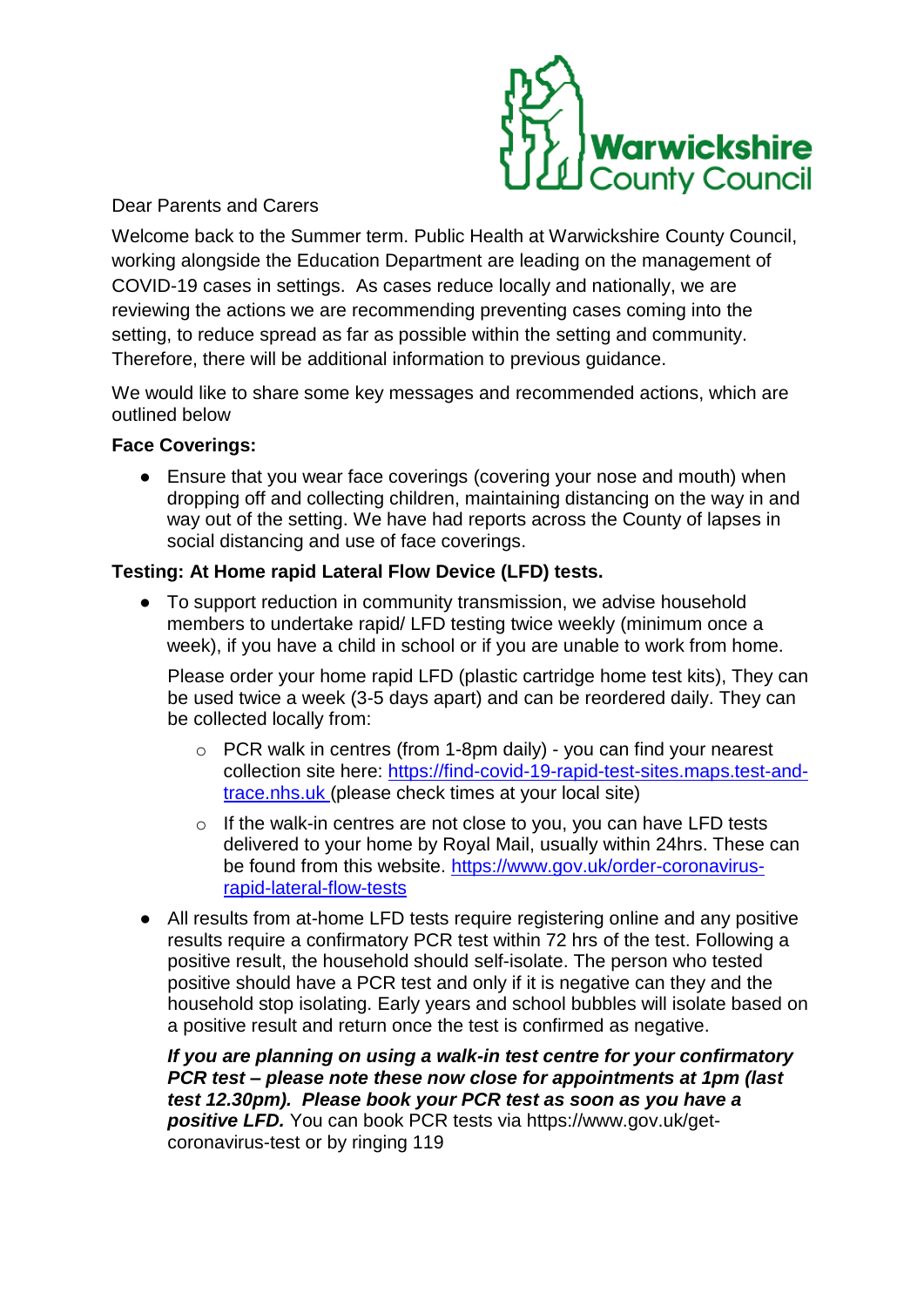

**Note: Those that have tested positive for Coronavirus by PCR are exempt from a further PCR or LFT/D test for 90 days, unless they develop new symptoms, or have otherwise been exposed and advised to do so**

It is crucial, that in addition to the regular testing with rapid LFD, that **anyone with COVID-19 symptoms accesses a PCR test via https://www.gov.uk/get-coronavirus-test or by ringing 119. If you are unwell with a new continuous cough, high temperature or a loss or change in taste or smell, you and your household must self-isolate for 10 days from the date of first symptoms, unless there is a negative PCR test result.** 

#### **When you or your child are self-isolating as a close contact of a case**

● We know that when isolating as a close contact, some close contacts may become positive for COVID-19 without showing any symptoms and unaware they have the virus. In addition, this can pass onto household members who may become unwell or not show any symptoms. We advise all children and family members to rapid LFD test with home test kits when a member of the household is self isolating to reduce the likelihood of cases . This is above the national guidance for community testing, and as such will include all children in the household. These tests can pick up some cases without symptoms in the household (order them as above). They should be used twice a week (3-5 days apart) and can be reordered daily. Day three and day eight of your isolation are ideal days to test. If you haven't been able to test during isolation, then testing on the day after isolation (day 11) before they return to the setting would be ideal.

## **Note: Those that have tested positive for Coronavirus by PCR are exempt from a further PCR or LFT/D test for 90 days, unless they develop new symptoms, or have otherwise been exposed and advised to do so**

#### **Cases in households**

• Same as the guidance above, when there have been cases in a household we would ask household member to test on day three and day eight of the isolation. If you haven't been able to test during isolation, then testing on the day after isolation (day 11) before they return to the setting would be ideal.

Whilst LFD tests do not rule out COVID-19, they may pick up some cases and support safe return to the setting. We recommend you book your tests in advance. All LFD tests are better taken first thing in the morning (as early as possible – but not the night before).

## **Be aware of COVID in your home.**

● Please note, that while COVID-19 usually presents with a new continuous cough, high temperature and loss or change in taste or smell. COVID-19 can present with other symptoms such as; sore throat, severe fatigue/ feeling